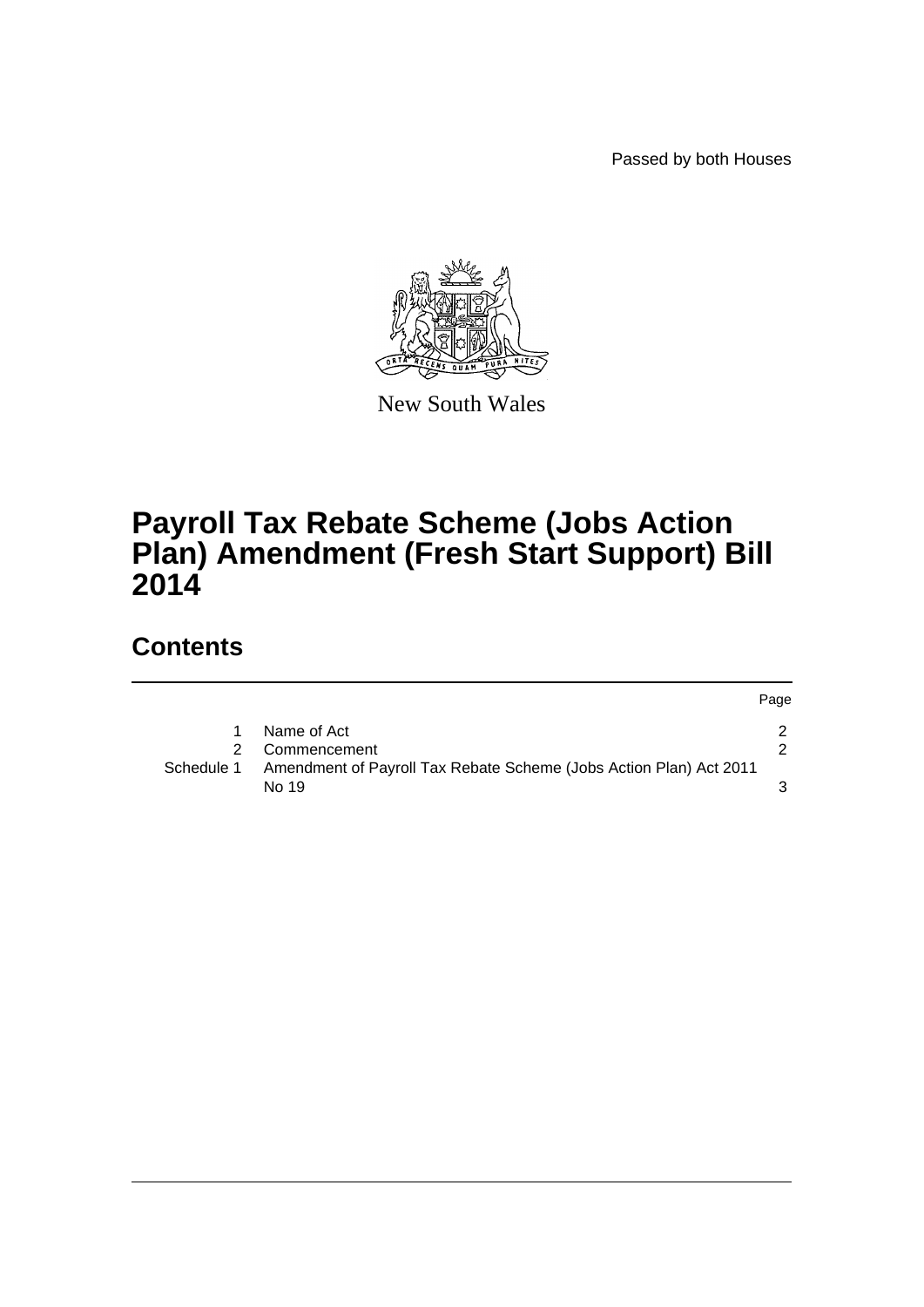*I certify that this public bill, which originated in the Legislative Assembly, has finally passed the Legislative Council and the Legislative Assembly of New South Wales.*

> *Clerk of the Legislative Assembly. Legislative Assembly, Sydney,* , 2014



New South Wales

# **Payroll Tax Rebate Scheme (Jobs Action Plan) Amendment (Fresh Start Support) Bill 2014**

Act No , 2014

An Act to amend the *Payroll Tax Rebate Scheme (Jobs Action Plan) Act 2011* to make further provision in relation to the rebate scheme under that Act.

*I have examined this bill and find it to correspond in all respects with the bill as finally passed by both Houses.*

*Assistant Speaker of the Legislative Assembly.*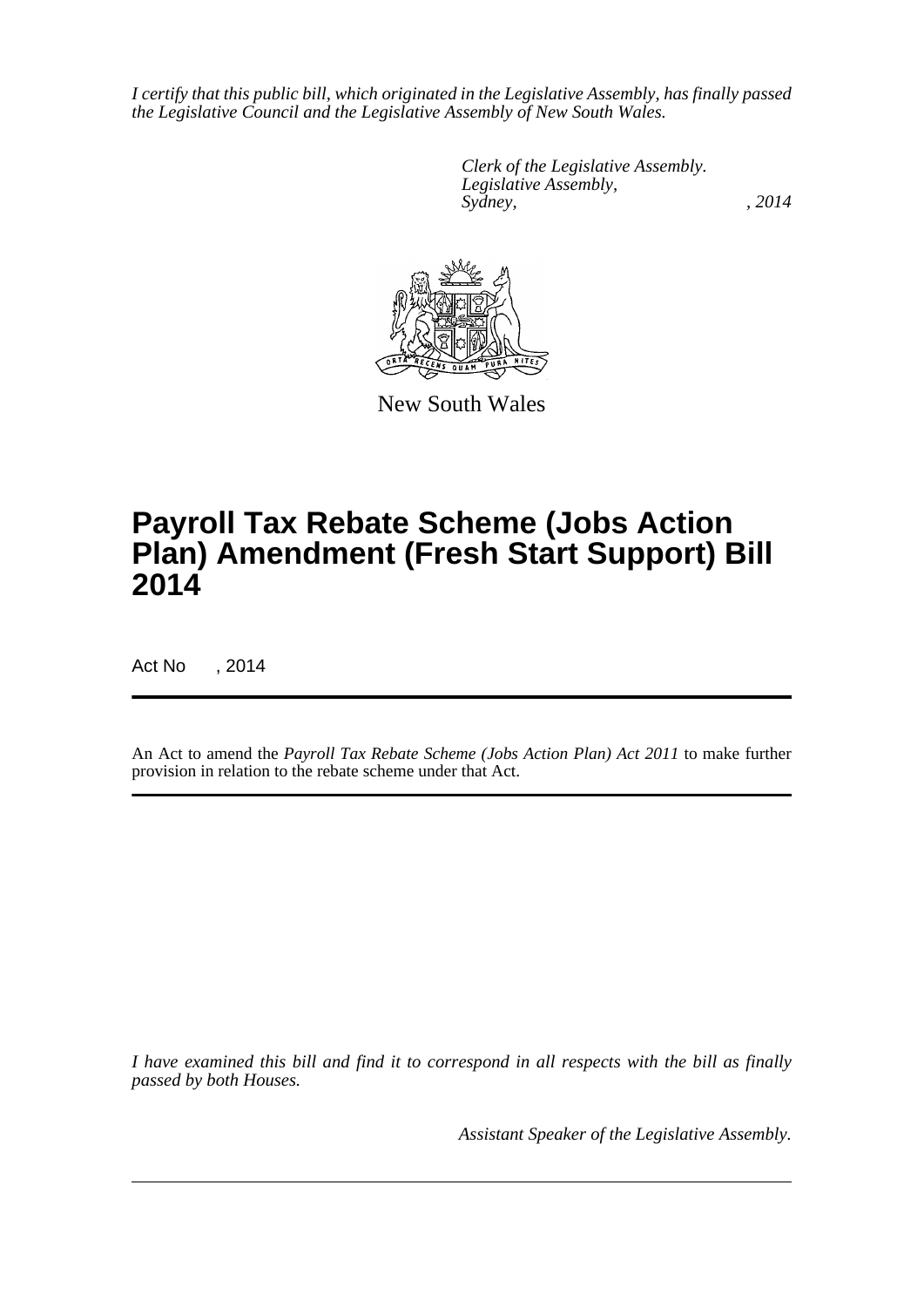Payroll Tax Rebate Scheme (Jobs Action Plan) Amendment (Fresh Start Support) Bill 2014 [NSW]

### <span id="page-2-0"></span>**The Legislature of New South Wales enacts:**

### **1 Name of Act**

This Act is the *Payroll Tax Rebate Scheme (Jobs Action Plan) Amendment (Fresh Start Support) Act 2014*.

## <span id="page-2-1"></span>**2 Commencement**

This Act commences on the date of assent to this Act.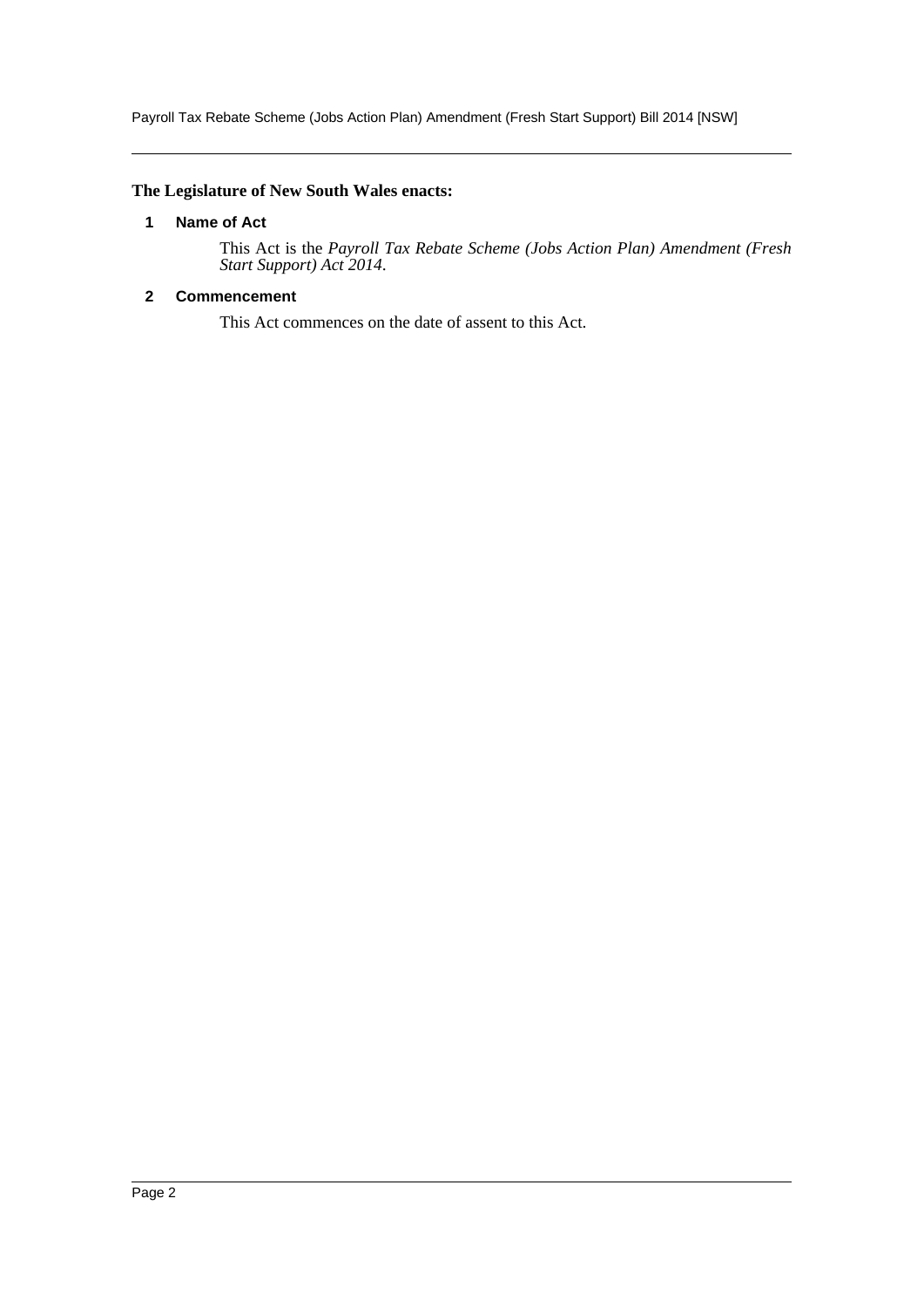Payroll Tax Rebate Scheme (Jobs Action Plan) Amendment (Fresh Start Support) Bill 2014 [NSW] Schedule 1 Amendment of Payroll Tax Rebate Scheme (Jobs Action Plan) Act 2011 No 19

## <span id="page-3-0"></span>**Schedule 1 Amendment of Payroll Tax Rebate Scheme (Jobs Action Plan) Act 2011 No 19**

#### **[1] Section 4 Definitions**

Insert in alphabetical order in section 4 (1):

*designated employer*—see section 8A (1). *fresh start employee*—see section 15 (6).

#### **[2] Section 8A**

Insert after section 8:

#### **8A Who is a designated employer**

- (1) The Minister may, by notice published in the Gazette, designate an employer as a *designated employer* for the purposes of this Act.
- (2) In designating an employer under subsection (1), the Minister must have regard to the matters prescribed by the regulations for making a designation.
- (3) An employer who is designated under subsection (1) becomes a designated employer on the day stated for that purpose in the notice.
- (4) The stated day may be a day that is before the day the notice is published, but not earlier than 1 January 2014.

#### **[3] Section 15 Amount of rebate**

Insert after section 15 (1A):

- (1B) However, if the eligible employment:
	- (a) is in respect of a fresh start employee, and
	- (b) is with an employer who is not a designated employer, and
	- (c) commenced before 1 July 2015,

the annual rebate amount for the first year of eligible employment in relation to that employee is \$3,000.

#### **[4] Section 15 (6)**

Insert after section 15 (5):

(6) In this section:

*fresh start employee* means a person:

- (a) who, on or after 1 January 2014 and before 1 July 2015, had his or her employment with a designated employer (the *former employer*) terminated because of a prescribed redundancy, and
- (b) whose employment in eligible employment commenced after the day the former employer becomes a designated employer.

*prescribed redundancy* means a retrenchment or redundancy, in relation to an employee, of a kind prescribed by the regulations.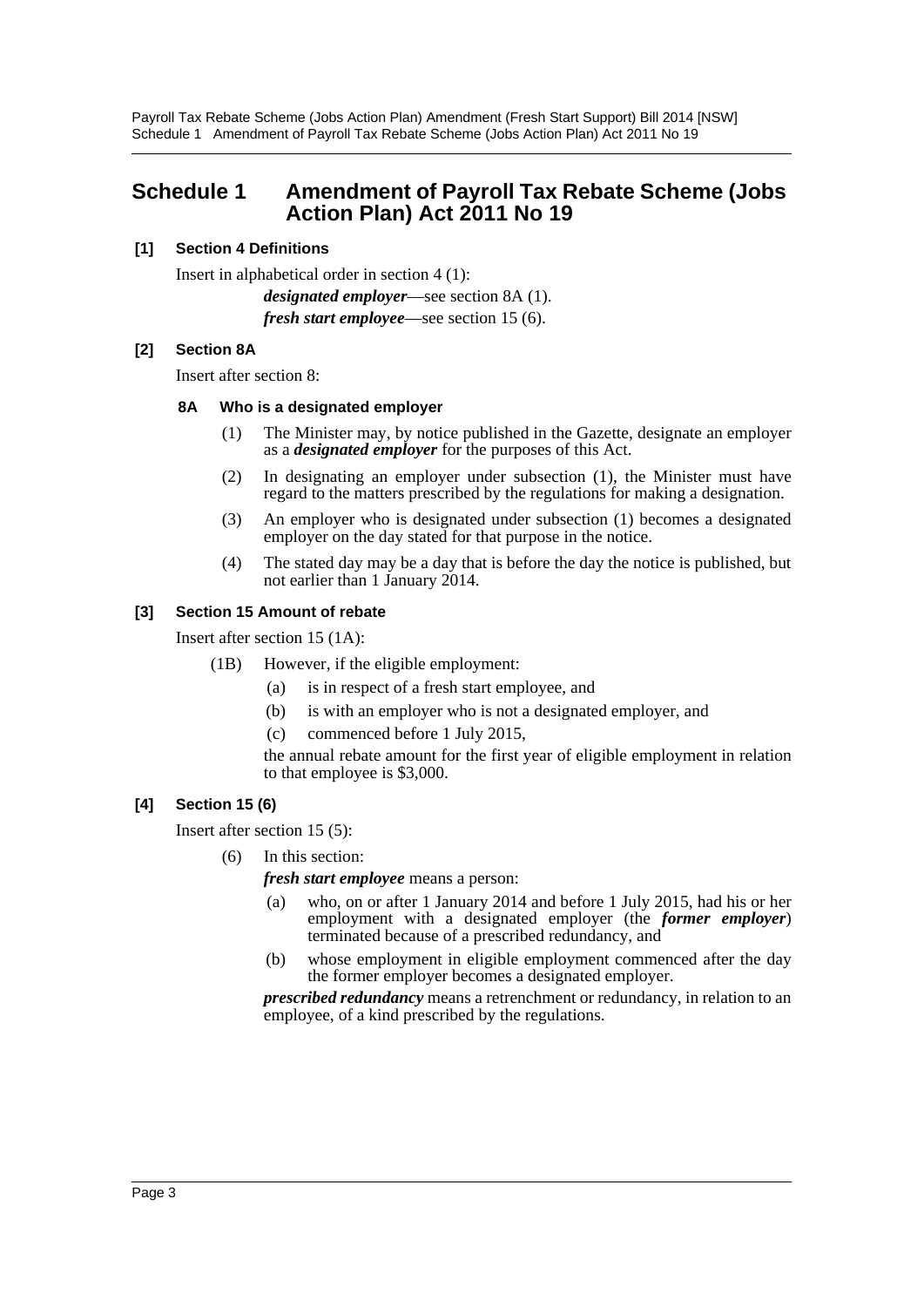### **[5] Section 62A**

Insert after section 62:

#### **62A Extension of rebate scheme**

- (1) A regulation may prescribe a date that is later than 30 June 2015 to extend the scheme closure date in respect of the employment of any employees or any class of employees.
- (2) If a regulation prescribes a date to extend the scheme closure date in respect of the employment of employees:
	- (a) for the purposes of this Act, the scheme closure date in respect of the employees is the prescribed date, and
	- (b) each of the following provisions applies in respect of the employees as if a reference in the provision to  $\hat{1}$  July 2015 were a reference to the prescribed date:
		- $(i)$  section 7 (b),
		- (ii) section  $15 \text{ (1B) (c)}$ ,
		- (iii) paragraph (a) of the definition of *fresh start employee* in section 15 (6), and
	- (c) section 13 does not apply in respect of the employees, and
	- (d) section 21 (1) (a) applies in respect of the employment of the employees as if the reference in that paragraph to 30 September 2015 were a reference to the day that is 3 months after the prescribed date.
- (3) A regulation may apply, with any necessary modifications, any of the provisions of this Act in relation to an extension of the rebate scheme under this section.
- (4) This Act applies subject to a regulation made under this section.

## **[6] Section 63 Repeal of Act**

Omit "1 July 2018". Insert instead "1 July 2019".

## **[7] Schedule 1 Savings, transitional and other provisions**

Insert after clause 3:

## **Part 3 Payroll Tax Rebate Scheme (Jobs Action Plan) Amendment (Fresh Start Support) Act 2014**

## **4 Application for registration relating to fresh start employees**

- (1) This clause applies in relation to an application for registration as a claimant in respect of a fresh start employee.
- (2) Despite section 20 (4), the application may be made under section 20 within 30 days after the day the notice designating the employee's former employer as a designated employer is published in the Gazette (if that would allow the